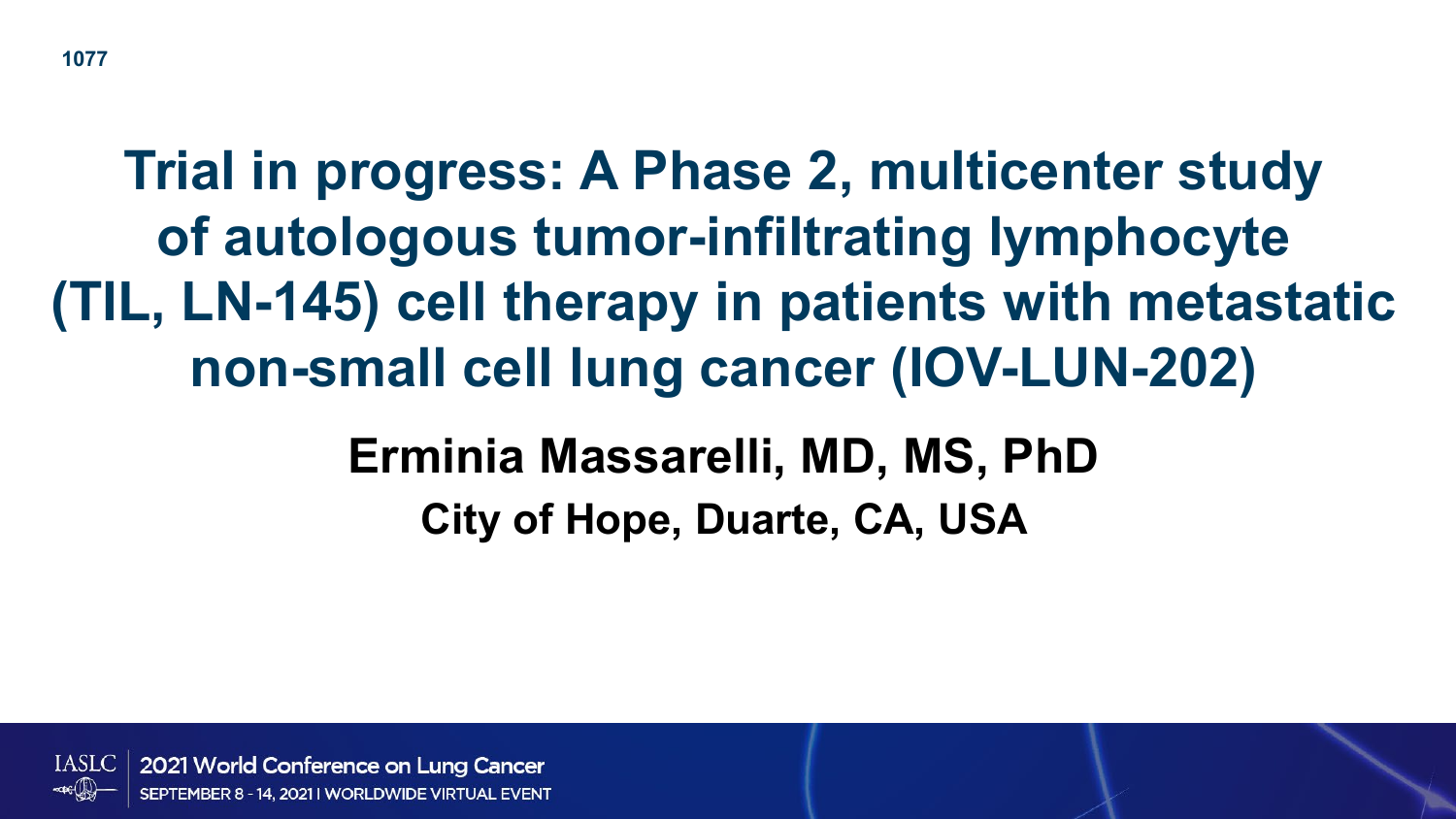### **Presenter DISCLOSURES**

| <b>Ineligible Company</b><br>(formerly: Commercial Interest) | <b>Relationship(s)</b>             |
|--------------------------------------------------------------|------------------------------------|
| AstraZeneca                                                  | <b>Speakers Bureau</b>             |
| Janssen                                                      | Consultant                         |
| Lilly                                                        | <b>Consultant, Speakers Bureau</b> |
| <b>Merck</b>                                                 | <b>Consultant, Speakers Bureau</b> |

IASLC | 2021 World Conference on Lung Cancer  $\leftarrow$ SEPTEMBER 8 - 14, 2021 I WORLDWIDE VIRTUAL EVENT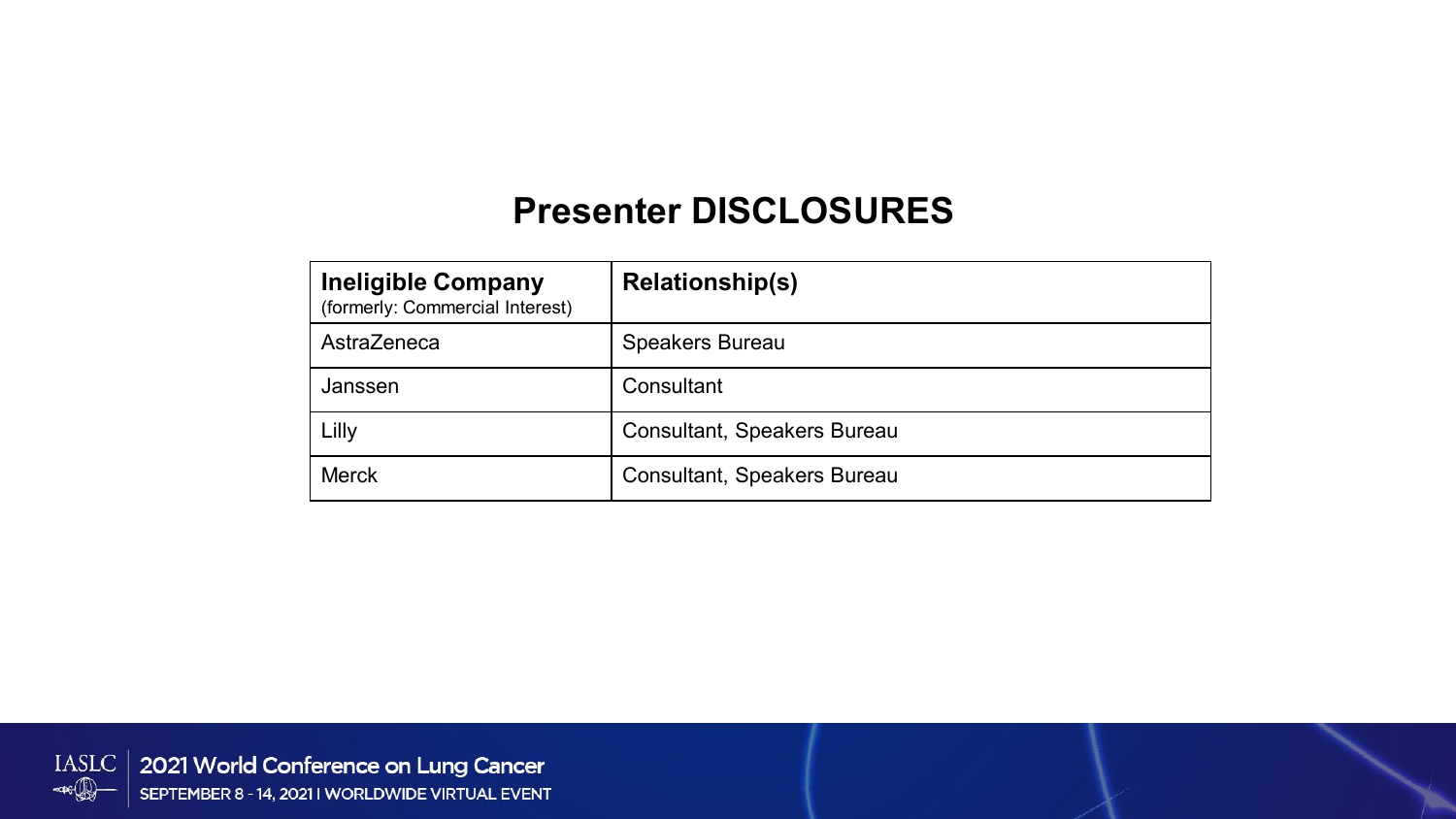### **Background**

- Adoptive cell transfer (ACT) using autologous tumor-infiltrating lymphocytes (TIL) has been shown to be effective for the treatment of advanced metastatic melanoma, and other solid tumors with high tumor mutational burden<sup>1,2</sup>
- TIL cell therapy (lifileucel [LN-144], LN-145) has demonstrated efficacy and safety in clinical trials for several high unmet medical need patient populations; specifically unresectable and metastatic melanoma; relapsed, refractory or persistent cervical cancer; and head and neck squamous cell carcinoma  $(HNSCC)^{3-5}$
- Further, TIL cell therapy has shown evidence of efficacy in metastatic non-small cell lung cancer (mNSCLC) in a Phase 1 study in combination with nivolumab $6$

#### **IOV-LUN-202**

• **IOV-LUN-202 (NCT04614103)** is a prospective, open-label, multi-cohort, non-randomized, multicenter Phase 2 study evaluating TIL cell therapy with LN-145 in patients with mNSCLC without actionable driver mutation(s), who have progressed on or following a single line of approved systemic therapy consisting of combined immune checkpoint inhibitors (ICI) + chemotherapy ± bevacizumab

1. Goff SL, et al. JCO. 2016;34(20):2389-97.

- 2. Stevanović S, et al. Clin Can Res. 2019;25(5):1486-1493.
- 3. Sarnaik A, et al. JCO. 2020;38 (suppl; abstr 10006). 4. Jazaeri A, et al. JCO. 2019;37 (suppl; abstract 2538).
- 5. Jimeno A, et al. JITC. 2020;8 (suppl; abstract A378).
- 6. Creelan, B et al. Can Res. 2020;80:16 (suppl; abstract CT056).

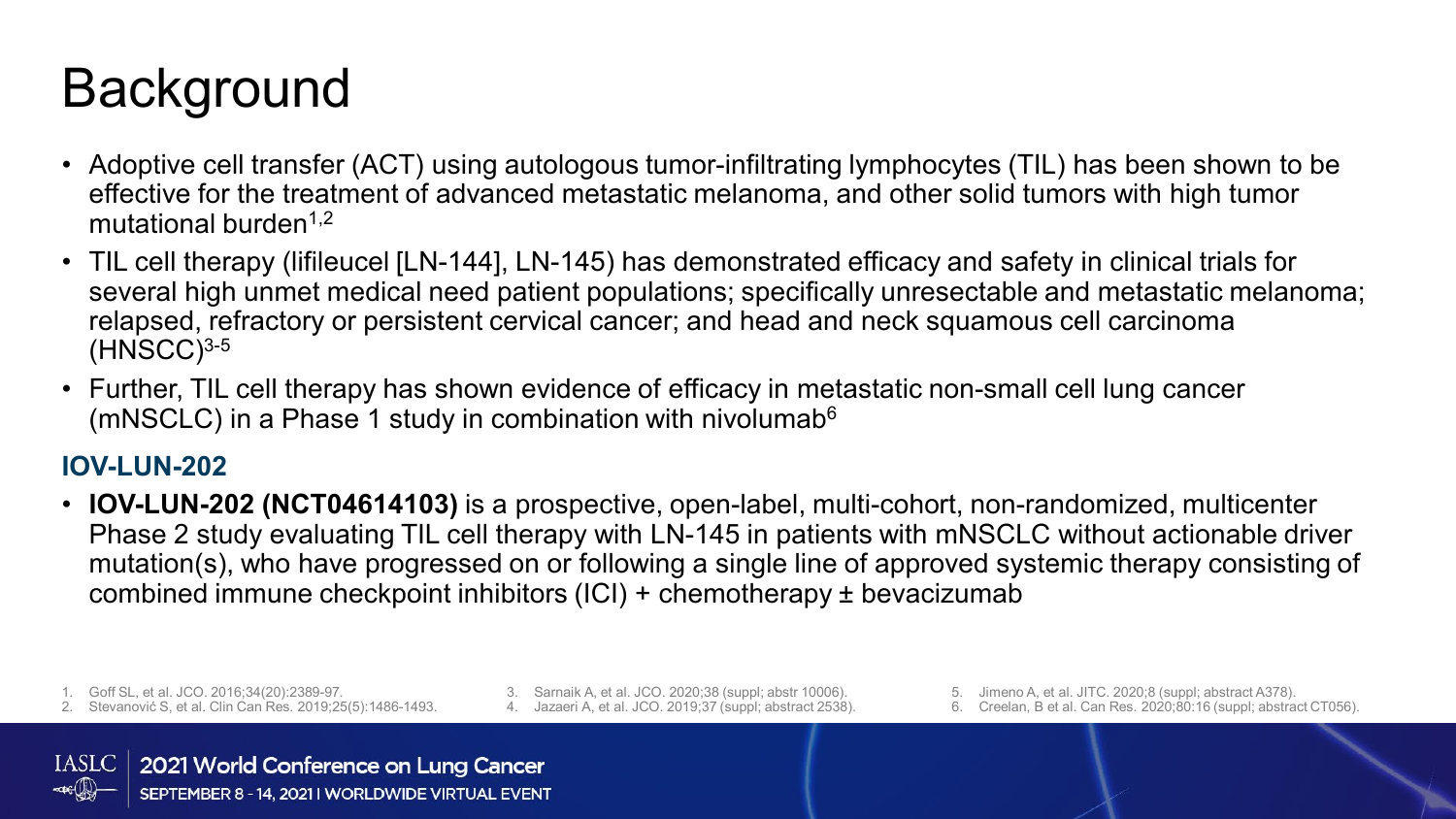### TIL Manufacturing and Patient Journey

- The one-time TIL cell therapy requires procurement of an  $\sim$ 1.5-cm sample of tumor tissue, which is shipped to a central GMP facility; outside of the suppressive tumor microenvironment, the TIL are reinvigorated and expanded to  $\sim 10^9 - 10^{11}$  cells
- LN-145 manufacturing is a 16–22-day process



Abbreviations: GMP, good manufacturing practice; IL-2, interleukin-2; TIL, tumor-infiltrating lymphocytes.

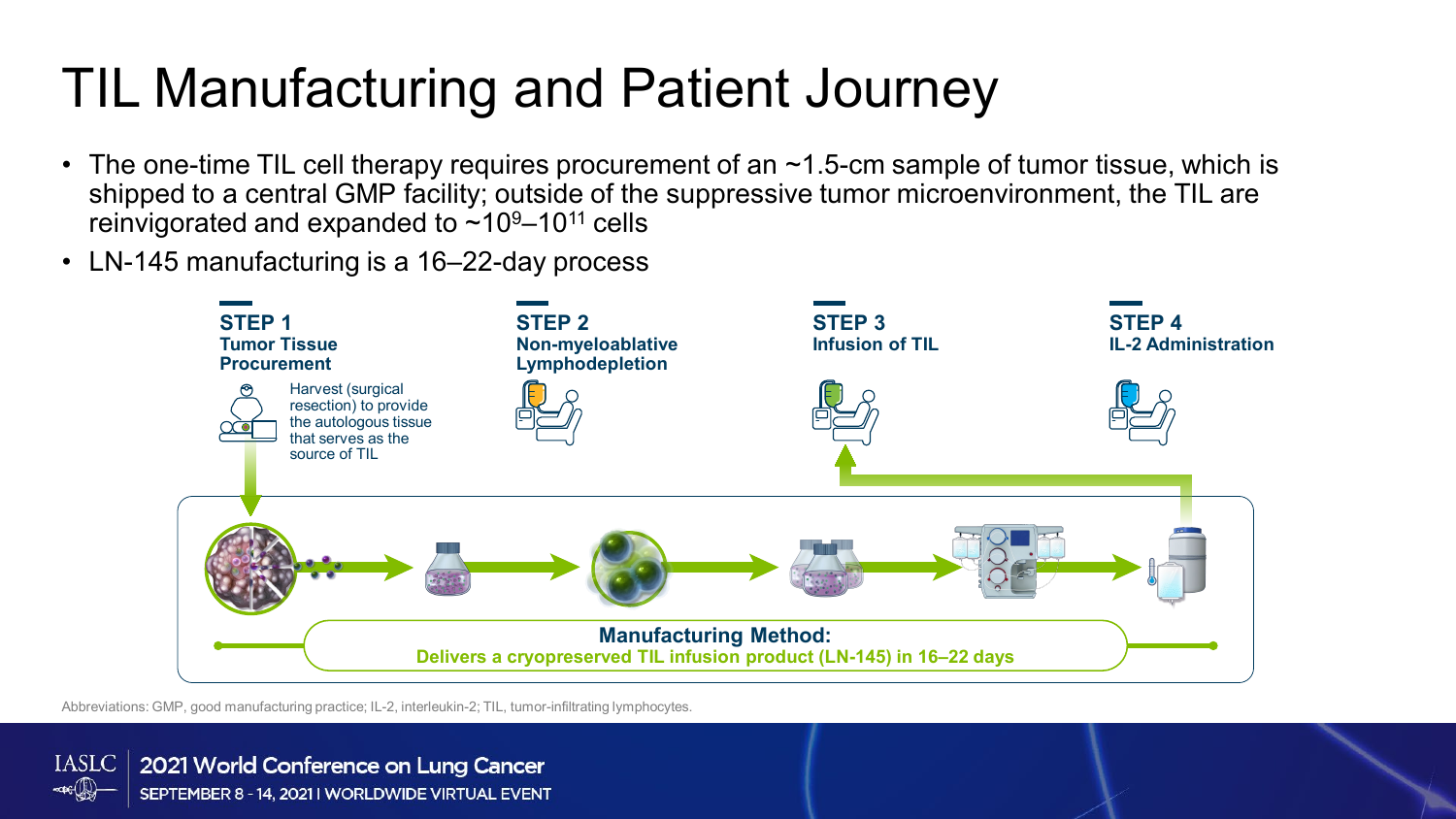# Study Overview, Design, and Endpoints



- A total of ~95 patients are planned to be infused with LN-145 in Cohorts 1, 2, and 3
- Primary endpoint
	- − Efficacy: ORR per RECIST 1.1 as assessed by IRC (Cohort 1 and Cohort 2) or by investigator (Cohort 3 and Cohort 4)
- Secondary endpoints
	- − Safety and additional efficacy parameters
	- Efficiency of generating LN-145 from tumor core biopsies (Cohort 3)
- Exploratory endpoints
	- − Analyses of predictive and pharmacodynamic biomarkers of clinical activity of LN-145

Abbreviations: CPI, checkpoint inhibitors; ICI, immune checkpoint inhibitors; IRC, independent review committee; NSCLC, non-small cell lung cancer; ORR, objective response rate; RECIST, response evaluation criteria in solid tumors; TIL, tumor-infiltrating lymphocytes; TPS, tumor proportion score.

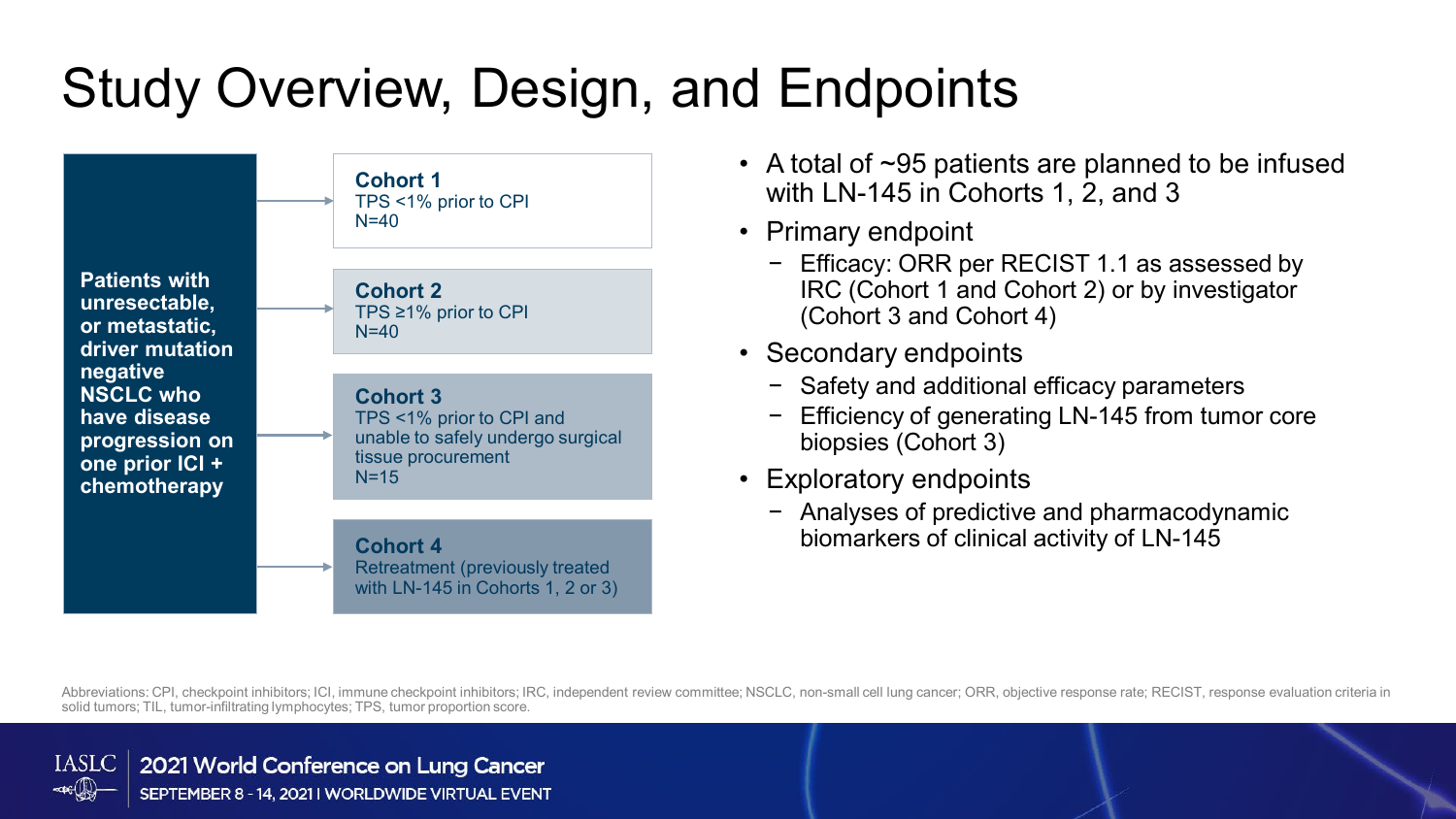### IOV-LUN-202 Patient Treatment Schema



Abbreviations: CY, cyclophosphamide; EOA, end of assessment; EOS, end of study; EOT, end of treatment; FLU, fludarabine; GMP, good manufacturing practice; IL-2, interleukin-2; NMA-LD, non-myeloablative lymphodepletion; TIL, tumor-infiltrating lymphocytes.